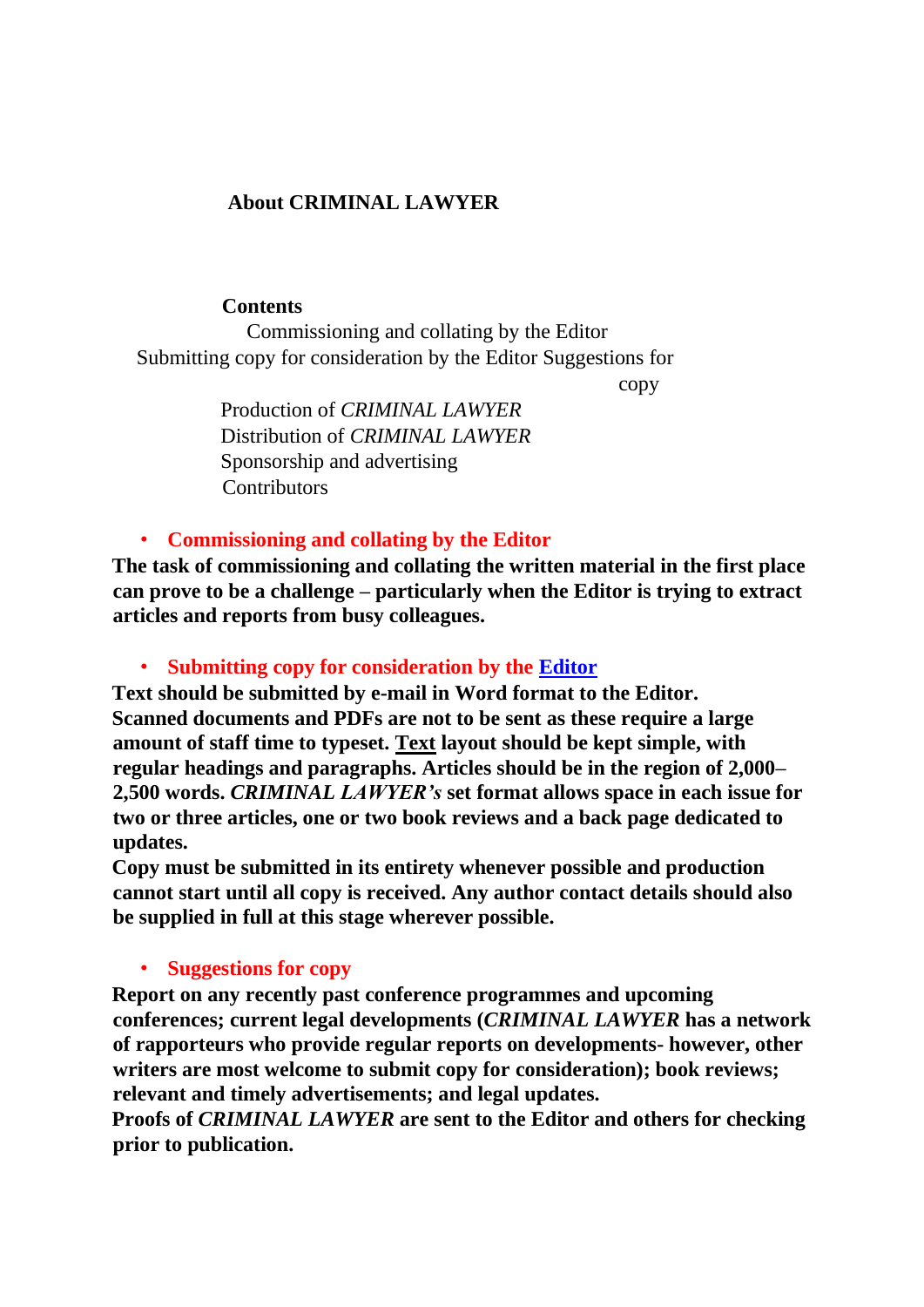• **Production of** *CRIMINAL LAWYER* 

## **(i)Communicating**

*CRIMINAL LAWYER* **is a very effective means of communicating with criminal law solicitors, barristers, the Crown Prosecution Service, other government agencies (HMCE, Prison Service, SFO, SOCA, ACPO, etc) and university law schools (eg. School of Law, LJMU, Staffordshire,etc), When there is additional material** *CRIMINAL LAWYER's* **additional news can be found online on its website. Much of the work in preparing** *CRIMINAL LAWYER* **is done by the Editor, Sally Ramage, with typesetting and printing by other companies as shown in** *CRIMINAL LAWYER***.** 

## **(ii)A core of established contributors**

*CRIMINAL LAWYER* **enjoys a good reputation and it has been in publication for over twenty-five years. There is a core of well-qualified and well-respected professors, solicitors, barristers and experts who can be relied on to update the reader, whilst its publisher, Bloomsbury Professional, through its agents, manages the typesetting, design, printing, sponsorship, mailing lists and distribution. As regards timing, it is necessary to schedule** *CRIMINAL LAWYER* **well in advance.** 

## **(iii)Authors must agree a date for submission**

**Agreeing a date for submission is particularly important, because, although the time it takes to produce** *CRIMINAL LAWYER* **is relatively short, delays caused by circulating proofs– not to mention taking in last-minute changes – take up a considerable amount of time.** *CRIMINAL LAWYER* **is likely to be produced more quickly if the Editor is able to review first proofs within a week of receiving them, and thereafter send any necessary changes within five working days.** 

## **(iv)Typical schedule of production for** *CRIMINAL LAWYER*

*Week 1-2 CRIMINAL LAWYER* **copy is checked, edited and prepared for typesetting.** *Weeks 3-4* **First proofs of** *The Criminal LAWYER* **are circulated, including to the internal and external proofreaders -for checking.** *Week 5*  **Corrections received from the above and taken in – final proofs prepared.**  *Week 6* 

**Delivery of printed copies and delivery of electronic PDF to global law distributors** *Westlaw, Thomson Reuters* **(until 2009, all of The Criminal LAWYER's articles were stored in the smaller Lawtel legal database).**

## • **Distribution of** *CRIMINAL LAWYER*

**The proof electronic copy, complete with barcode, is then sent to** *Westlaw, Thomson Reuters,* **where it is unpacked, headnotes are produced, and it is**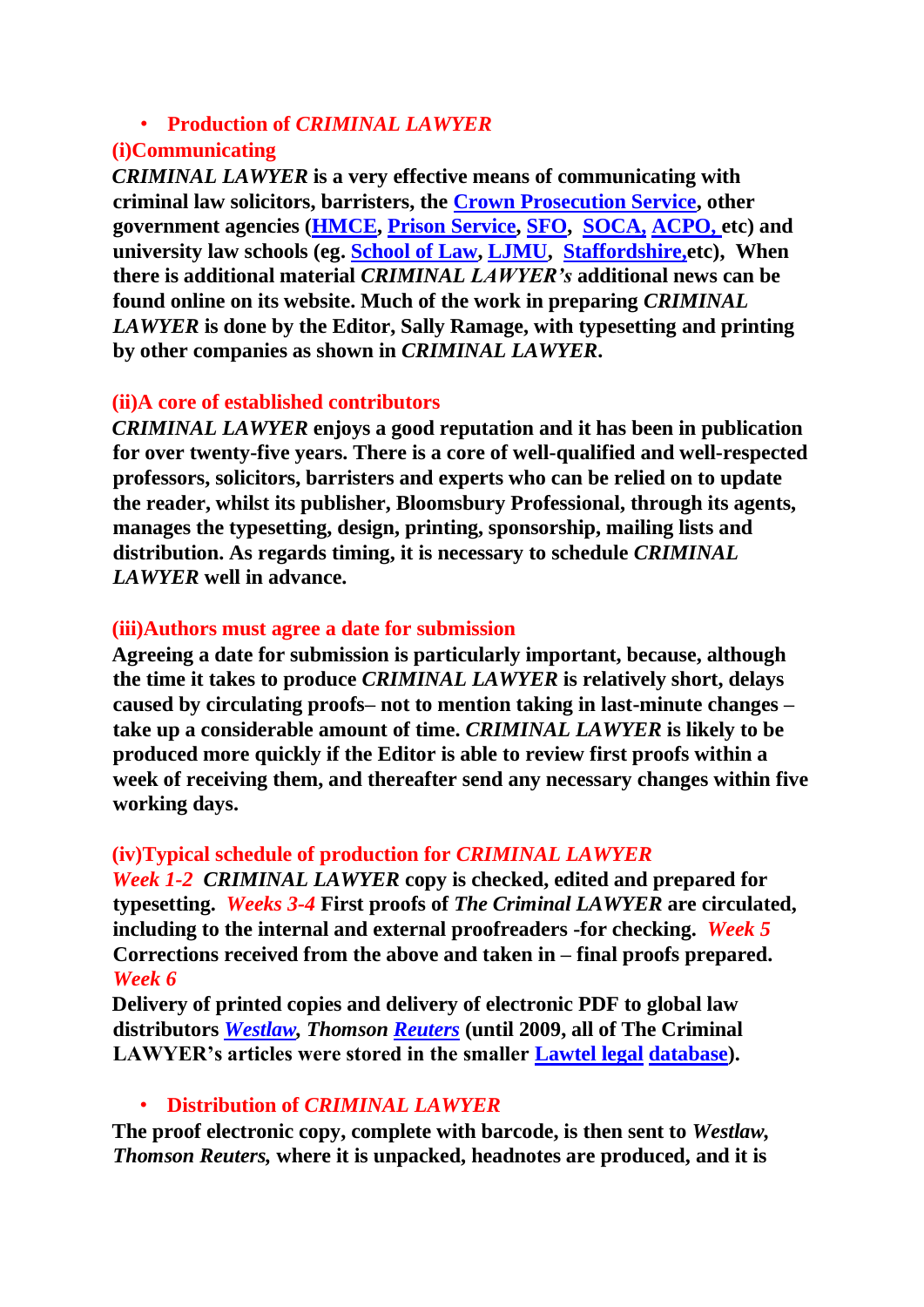**transformed to the format of** *Westlaw's* **electronic legal database and distributed in full to all** *Westlaw's* **subscribers.**

## • **Sponsorship and advertising**

*CRIMINAL LAWYER* **is amenable to entering into sponsorship agreements relating to some publications, organisations and conferences. These sponsorship deals may carry obligations to include a sponsor's logo and an advertisement in** *CRIMINAL LAWYER* **or on the website of** *CRIMINAL LAWYER. Such a relationship exists with CRIMINAL Lawyer* **and the** *International Association for Asset Recovery (IAAR)* **. The International Association for Asset Recovery (IAAR) is the international membership organization for private sector and government professionals who work to recover assets derived from illegal activity or withheld from their rightful owners; the IAAR is holding a conference in London at the** *Waldorf Hilton Hotel,* **London, Aldwych,** *on 12-14 June 2011. The conference is titled '2011 Cross-Border Asset Tracing and Recovery Conference, 12-14 June 2011'***, Suggestions for potential advertisers and sponsors should be forwarded to the Head of Advertising and Sponsorship at Bloomsbury Professional.** 

## **Contributors to** *The Criminal Lawyer:*

#### **(i)United States attorney H Rajan Sharma**



**H Rajan Sharma is a practicing attorney in New York, USA. Mr Sharma is lead counsel in** *Sahu et al v. Union Carbide Corp* **a major federal litigation arising out of the environmental consequences of the 1984 Bhopal Gas Leak**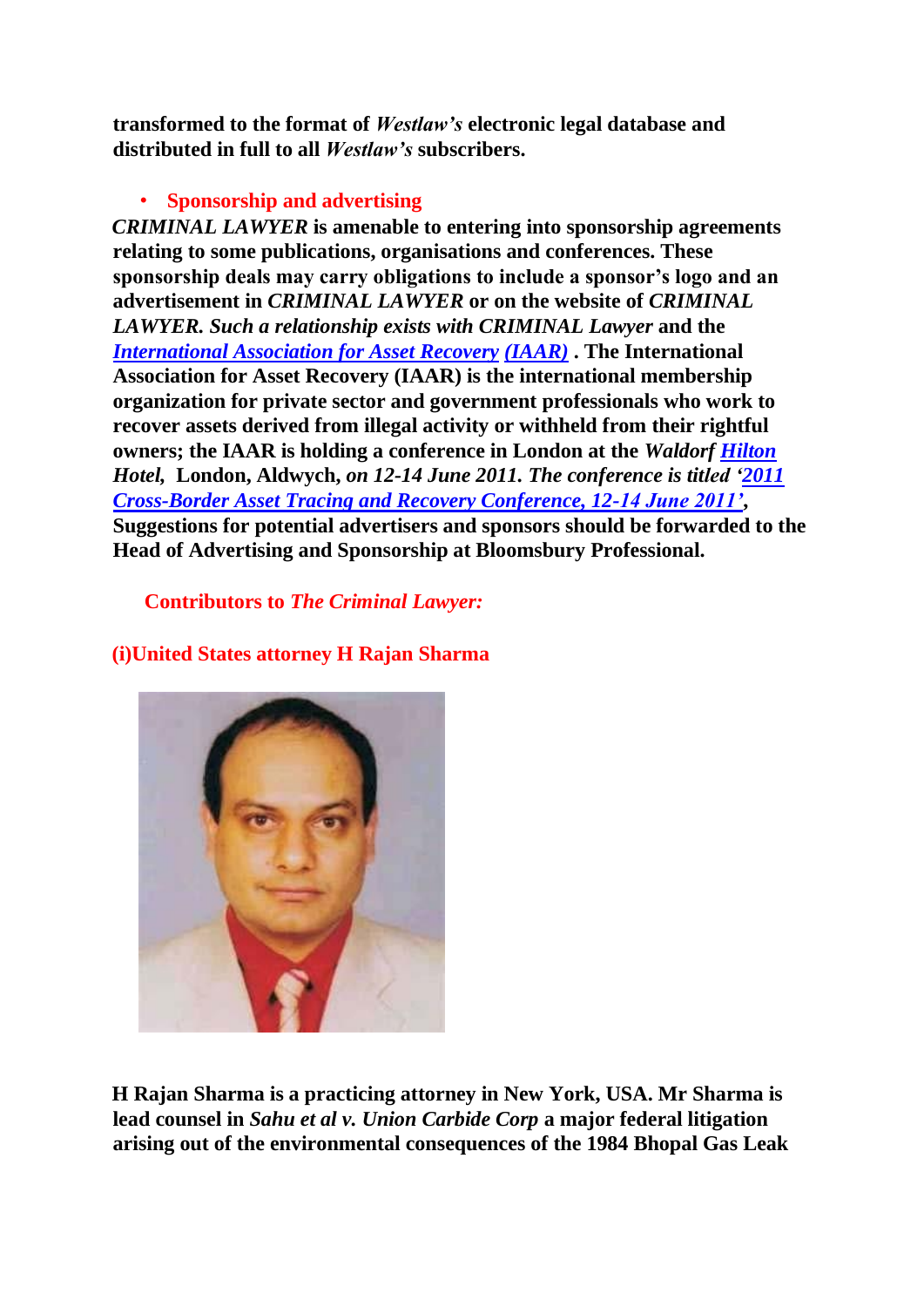**Disaster and has represented the disaster victims in U.S. federal courts from 1999 to present.** 

**He was an attorney and counsel of record for many plaintiffs,** *In re German & Austrian Holocaust Litigation,* **where he helped to negotiate a landmark international settlement involving multilateral Executive Agreements between the governments of France, Germany, Austria, Switzerland that resolved Holocaust-era litigation claims in U.S. courts by creating a \$5.2billion (U.S.) fund for Holocaust survivors.** 

**He also represents a certified class of more than three thousand plaintiffs in international litigation involving a sovereign debt offering,** *Poddar et al. v. State Bank of India.* 

**The Bhopal survivors case has made him the subject of a profile in The American Lawyer magazine and a documentary film, entitled** *Litigating Disaster* **produced by Tamouz Media, Inc. and Pointe du Jour Productions International. Sharma was a visiting Professor of Law at Benjamin N. Cardozo School of Law where he taught a seminar on**  *International Law & Holocaust-Era Litigation in U.S. Courts. He has been* **published extensively on the subject of international law, human rights and dispute resolution in both professional and non-professional publications, including by the Permanent Court of Arbitration at The Hague in a collection of The Peace Palace Papers. Professional appearances and interviews in http://www.legalday.co.uk/personal/sally-ramage.htmChannel, Democracy Now!, Voice of America, NPR Public Radio, The New Scientist, The Times of India, Hindustan Times, Frontline magazine, Asian Outlook, PBS, Indian Express, and The Statesman. Mr Sharma is a sought-after speaker and lecturer on the field of international law and has been an invited guest speaker on international litigation and human rights law at Princeton University, Johns Hopkins University, University of Chicago, New York University, Bard College,** 

**Brown University, University of Indiana, Massachusetts Institute of Technology, Boston College, University of Wyoming School of Law and New England School of Law.** 

**Mr. Sharma obtained his law degree from American University School of Law in Washington D.C. and studied European Community Law at the University of Paris at the Sorbonne. He is admitted to the bar in the State of NewYork, the Southern District of New York and has perfected several appeals to the Second Circuit Court of Appeals. Attorney H Rajan Sharma is a founder and principal of the law firm Sharma and De Young LLP. Before**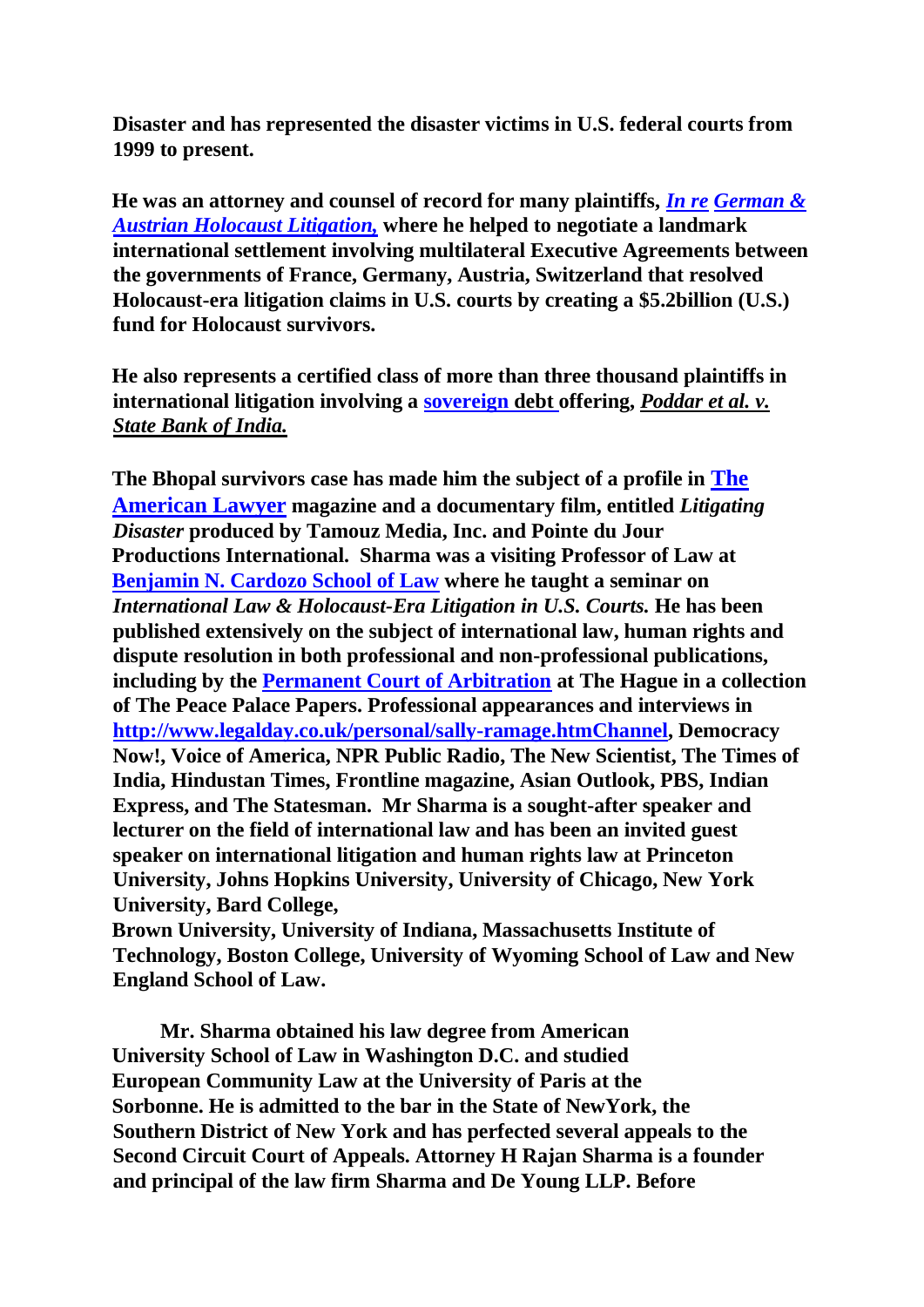**founding Sharma and De Young LLP, was an attorney with the Park Avenue law Firm of Goodkind Labaton Rudoff &Sucharow LLP.** 



## **Anand Doobay**

**Anand Doobay, Solicitor, Fraud/Regulatory Law Department, Peters & Peters, Solicitors, 15 Fetter Lane, London EC4A 1BW, is the co-author of Jones and Doobay on Extradition and Mutual Assistance, published by Sweet & Maxwell (ISBN-13: 978- 0421886902). He is consultant editor of both Current Criminal Law (ISSN 1758-8405) and Criminal Law News (ISSN 1758-8421). Anand is also an annual contributor to OUP's Blackstone's Criminal Practice and Fraud Criminal Law and Procedure. Solicitor Anand Doobay experience in the field of judicial cooperation and extradition led to his appointment to serve alongside barrister David Perry, QC as a panellist in the government review into the UK's extradition arrangements, the panel being chaired by Sir Scott Baker. (See Production of CRIMINAL LAWYER 11** 

**http://www.homeoffice.gov.uk/mediacentre/pressreleases/sir-scott-baker-review , accessed on 8 January 2011).**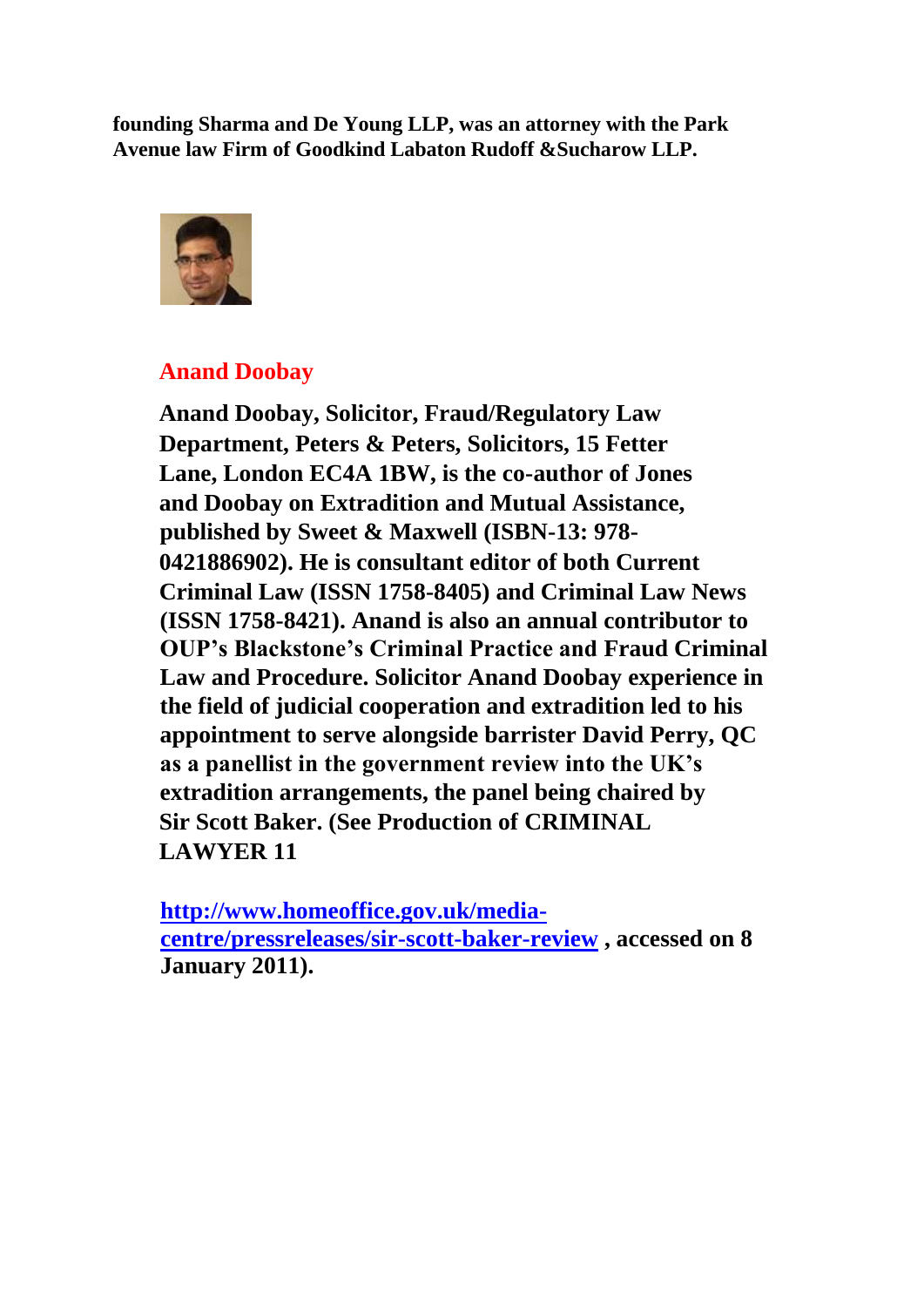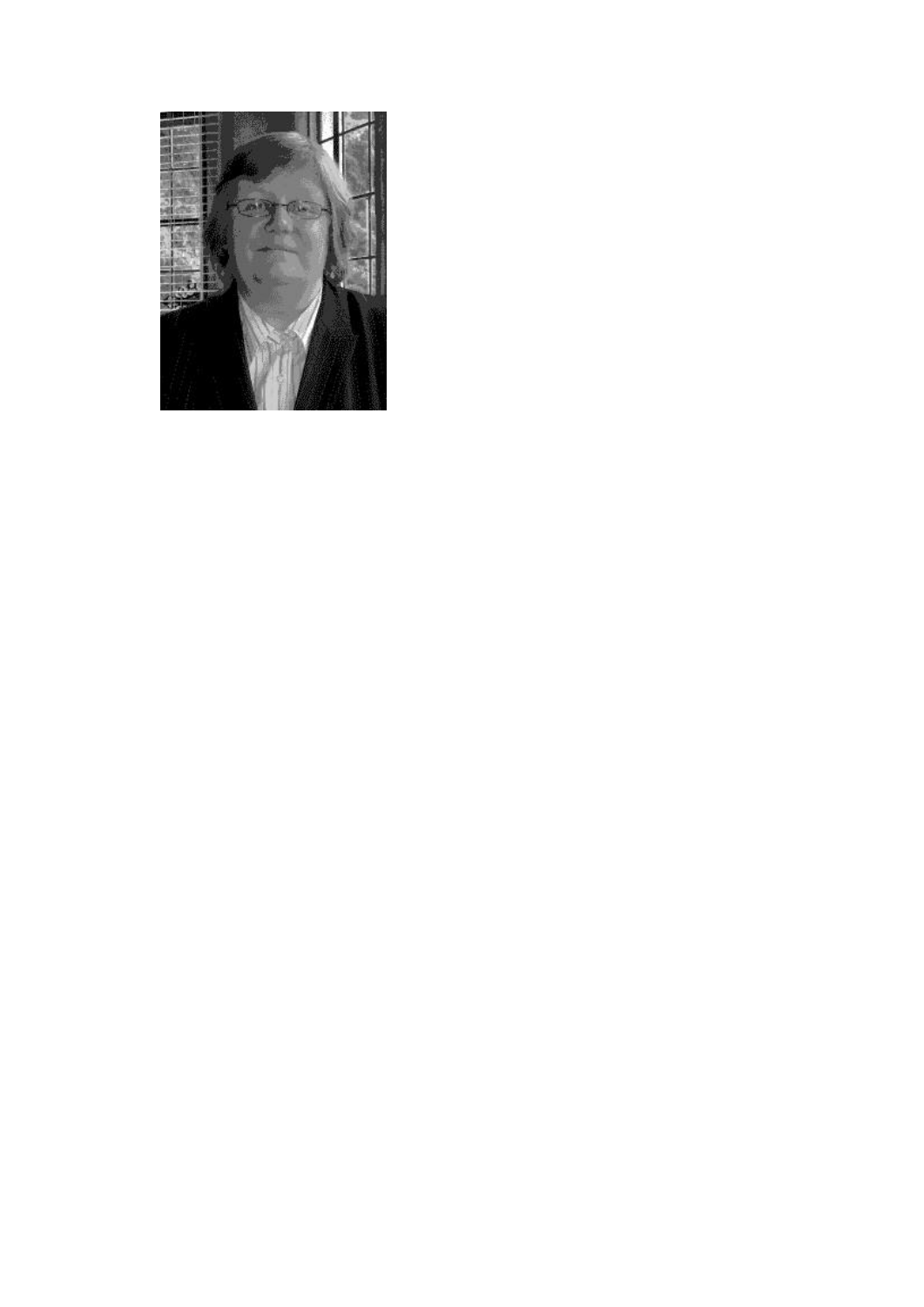# **Pearl Willis**

**Pearl Willis, Barrister-at-law, is a member of Fenners Chambers in Cambridge. Pearl has appeared in the following criminal cases: She has appeared in the following reported cases: R v Brown (Jamie) 1998 Crim Law Rev 196 CA, Archbold Par 7-51a, Para 7-79 R v Somerset (John) [2006] EWCA Crim 2469 R. v. Reynolds; R. v. Lubwama; R. v. Webb; R. v. Honore; R. v. Slaney; R. v. Downing; R. v. S.; R. v. Thompson [2007] EWCA Crim 538 R v Lawrence - September 2008 CA Issue credit for guilty plea reported 2008 EWCA Crim R v KS - October 2008** 

**R v R -March 2009** 



# **Leonard Jason-Lloyd**

**Leonard Jason-Lloyd, University Law Lecturer, Fellow of the Institute of Criminology, West Midlands, has published in areas relating to the law, drugs, policing, and the criminal justice system. He has taught on the MSc Criminology and Criminal Justice at Loughborough University for 15 years. He is a Fellow of the Royal Society of the Arts, and a member of the Institute of Security**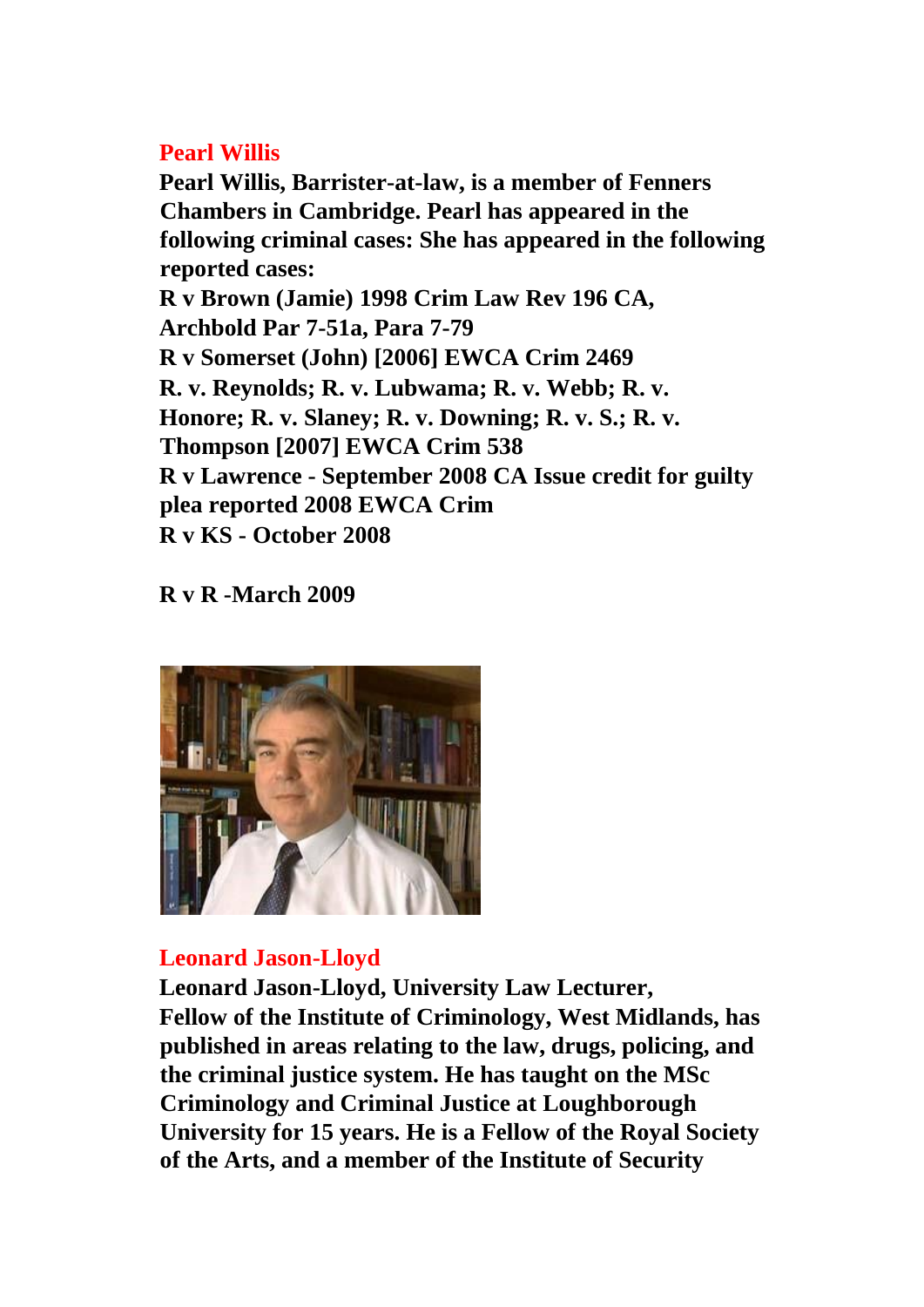**Management. He also holds a position as Visiting Professor of Law at Tyumen State University in the Russian Federation.**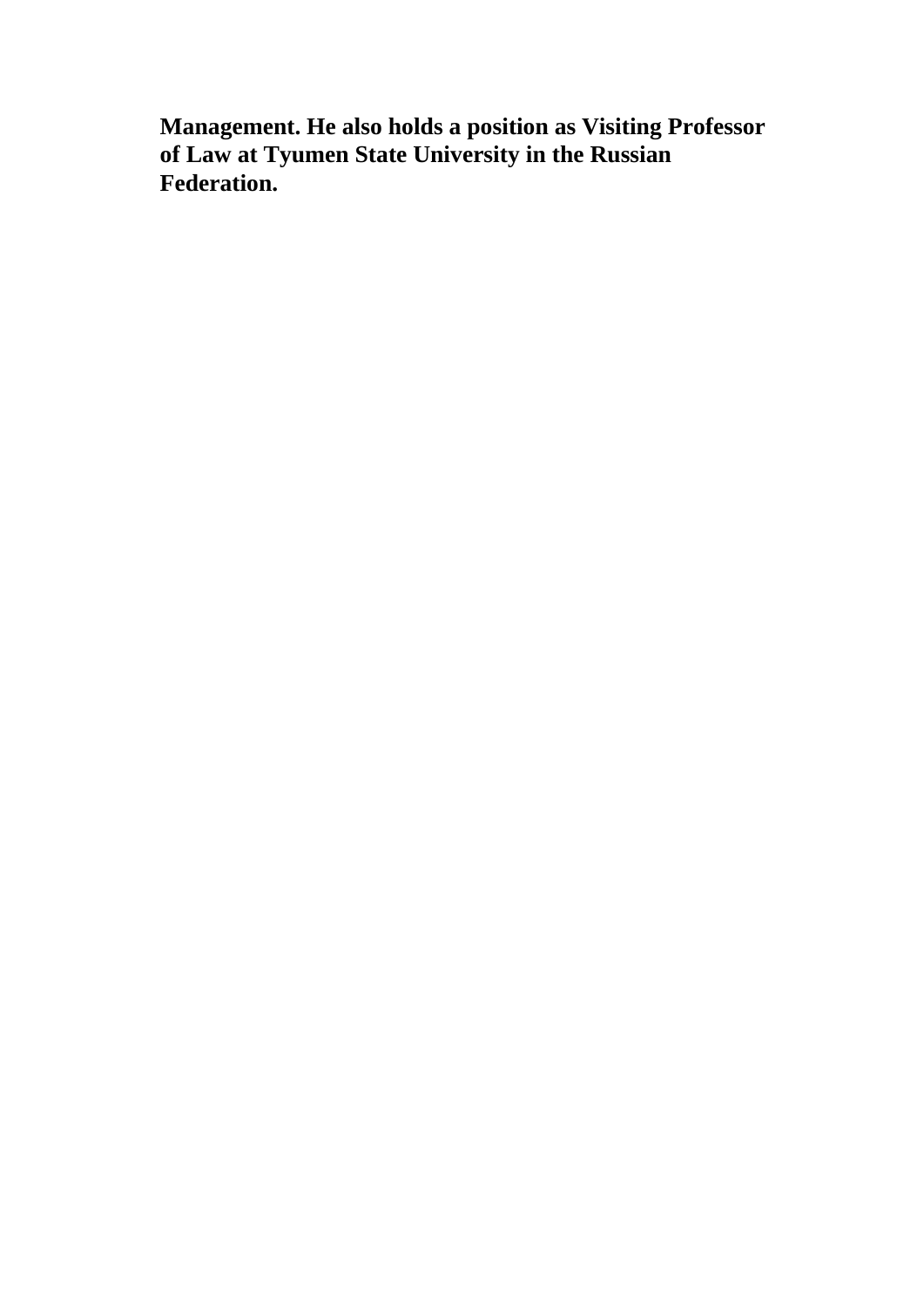#### **Roderick Ramage**

**Solicitor Roderick Ramage is editor of Kelly's Legal Precedents LexisNexis. Roderick Ramage specialises in pensions with an interest in conflicts of interest, backed by long experience in employment and company law, having Production of CRIMINAL LAWYER 13 practiced law for more than four decades. He is the author of several dozen articles published in the New Law Journal and has written Companies Acts, Model Articles and Table A , published by LexisNexis. His most recent writing has been more whimsical: in the form of The Reduced Law Dictionary, in which he gives meaning to legal terms – in 101 words for each meaning.**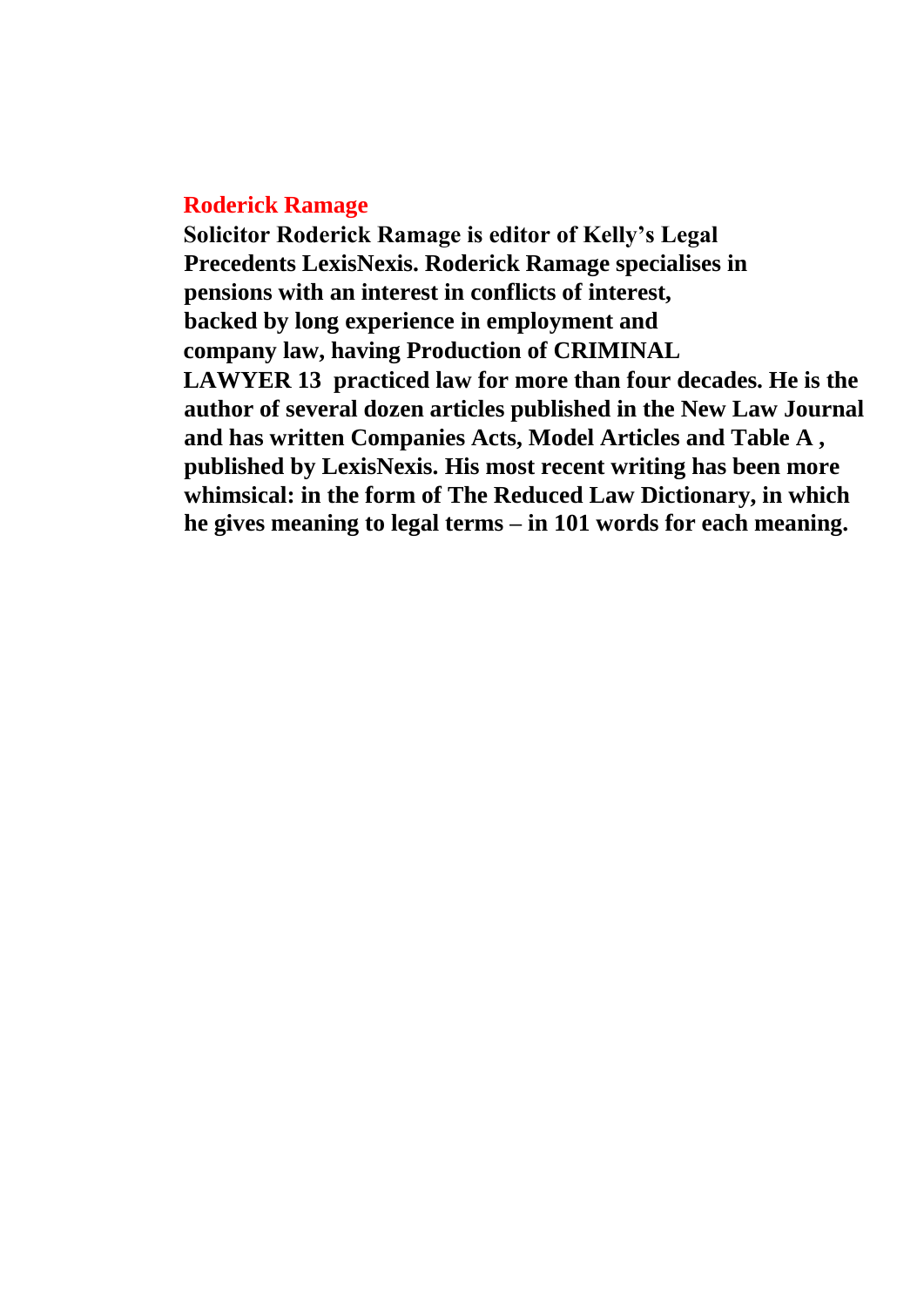

## **Sally Ramage**

**Sally Ramage has been a contributor to Current Law Statutes Annotated, Sweet & Maxwell, Thomson Reuters; editor of THE Criminal LAWYER. She is the annotator of the UK Fraud Act 2006; the International Development (Audit and Transparency) Act 2006; The Policing and Crime Act 2009; the Local Democracy, Economic Development and Construction Act 2009, The Bribery Act 2010 and the Crime and Security Act 2010. (see CLSA 2009 and 2010- ISBN 978-0-414-04187-5 and ISBN Ramage has written**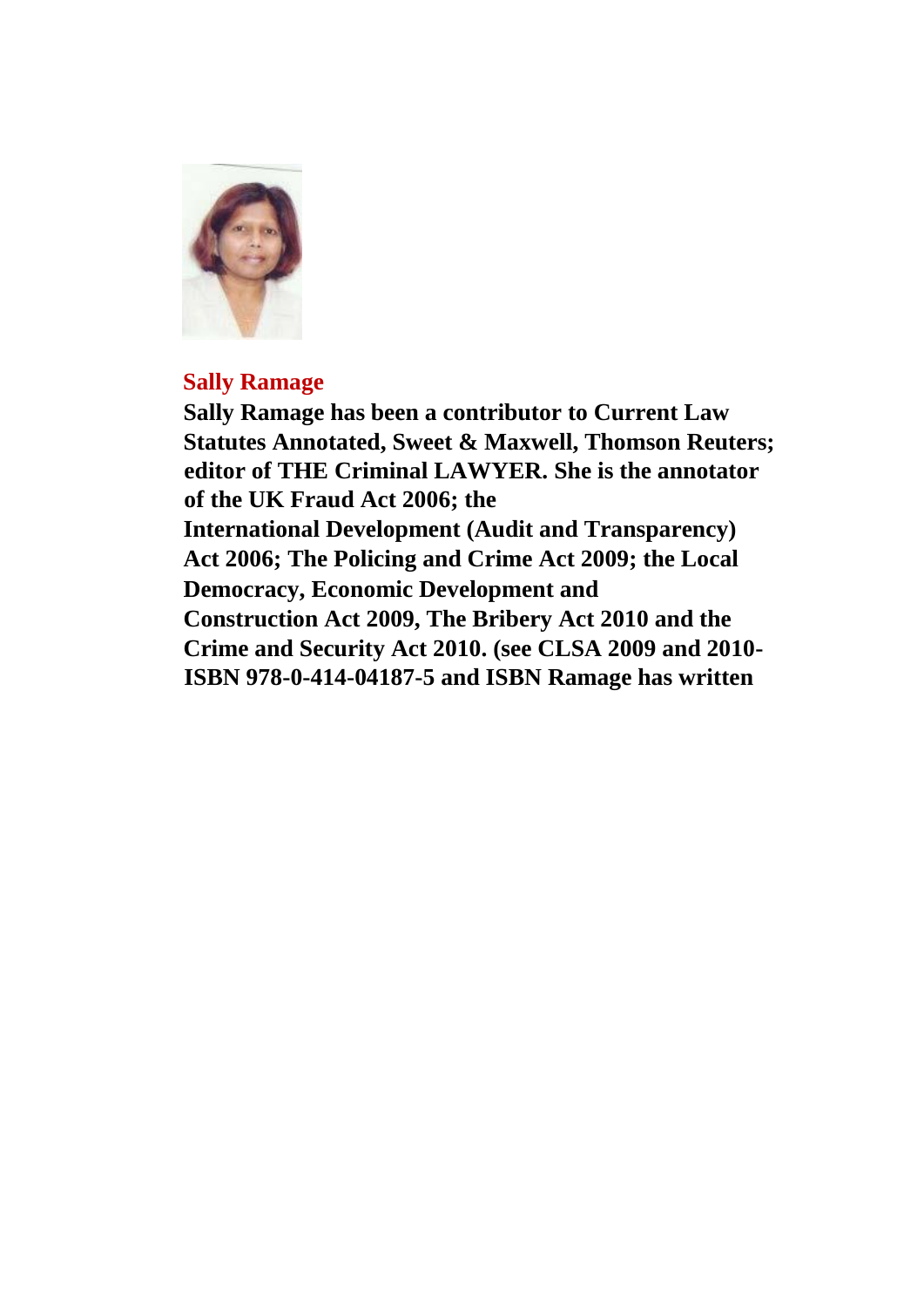**some 125 legal articles published in Westlaw legal database and seven articles published in the LexisNexis legal database.** 



**Alan Reed** 

**Alan Reed is Professor of Criminal & Private**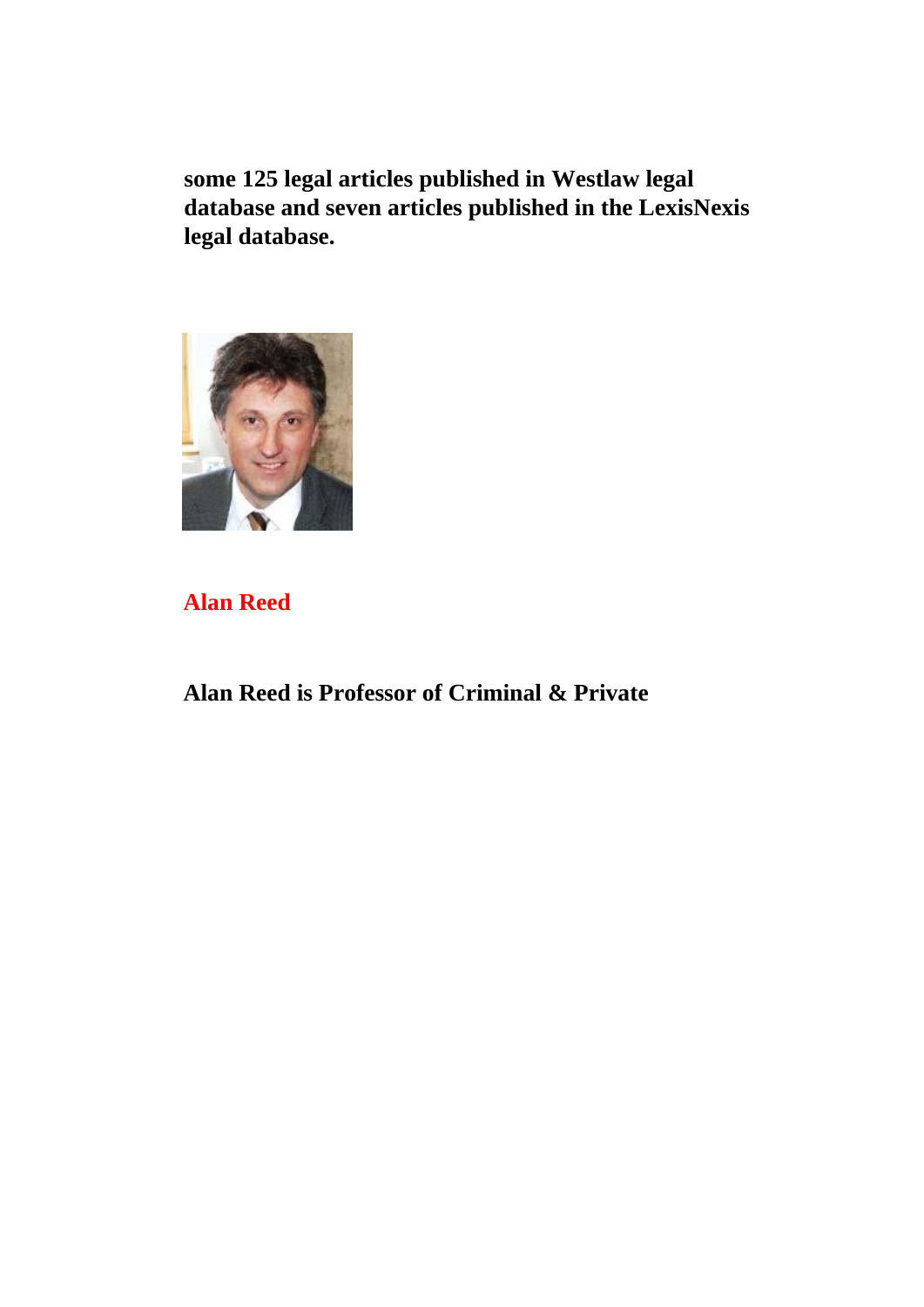**International Law at the University of Sunderland, Faculty of Business and Law and Editor of the Journal of Criminal Law. He is co-author of Textbook of Criminal Law, published in 2005 by Sweet & Maxwell.**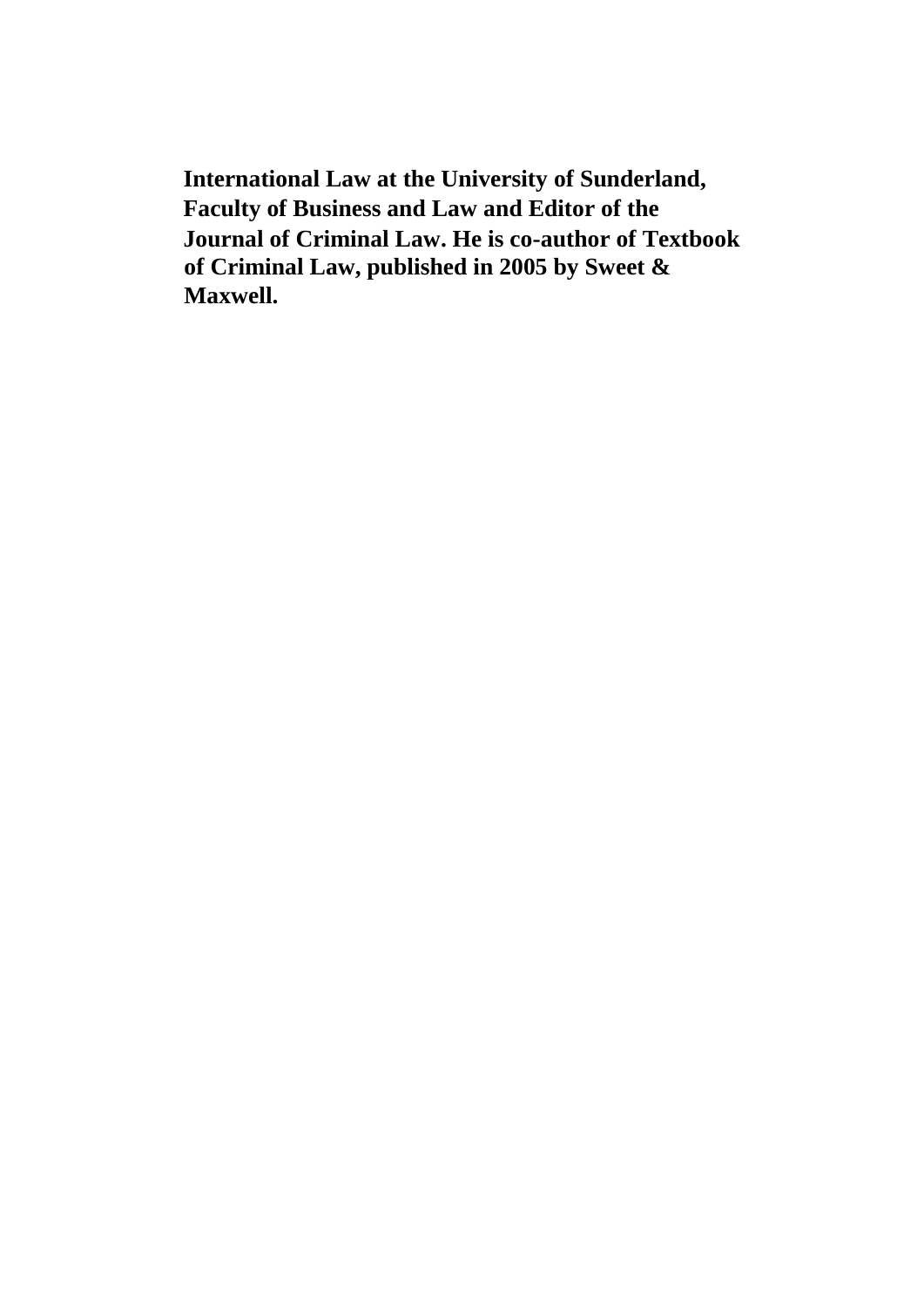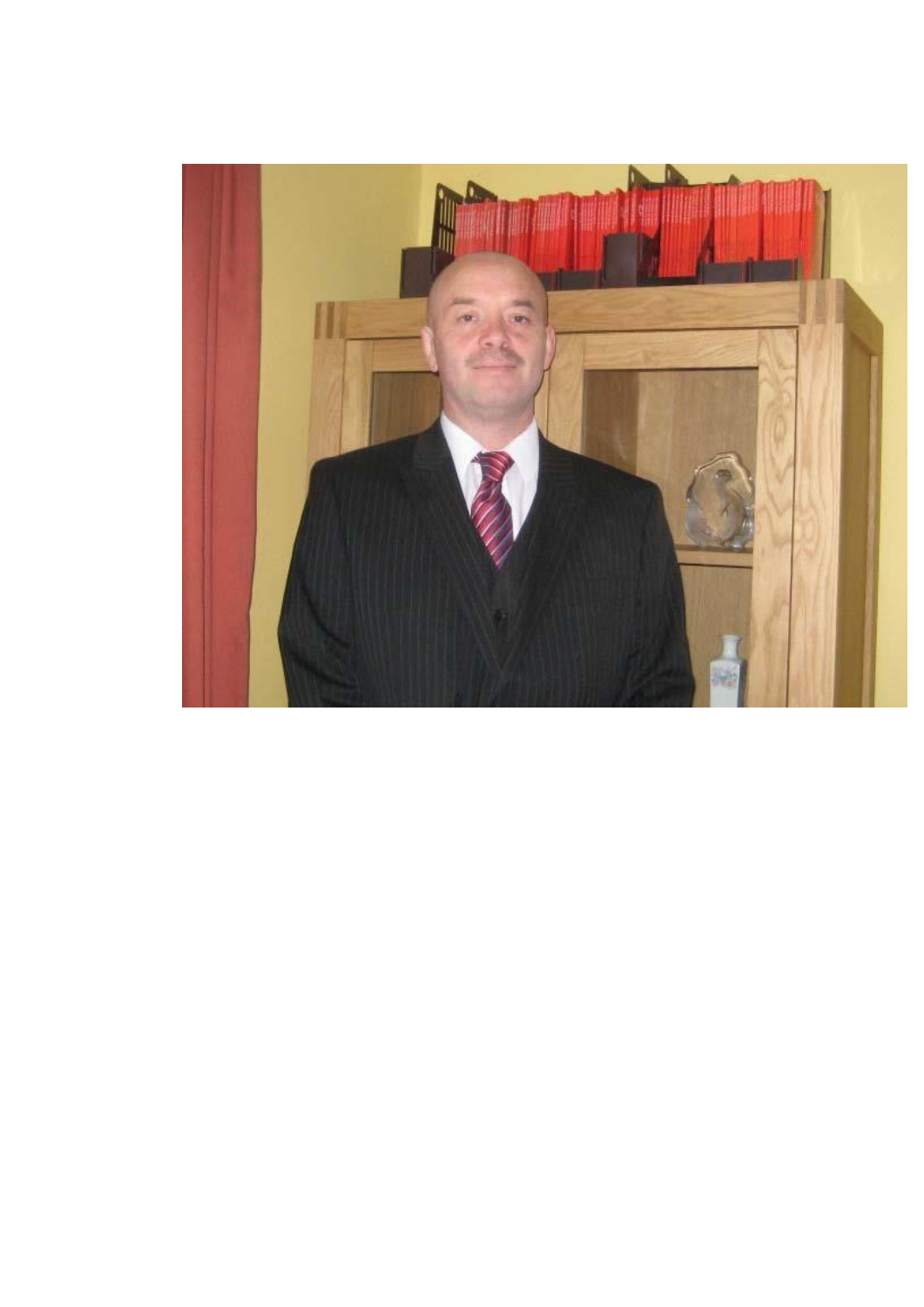## **David W. Selfe**

**David W. Selfe has recently been appointed acting Director of the Law School, Liverpool John Moores University, UK. He has written several articles for The Criminal Lawyer and is co-author of Perspectives of Sex, Crime and Society, published by Cavendish in 2001.David Selfe is also consultant editor of the publications Current Criminal Law and Criminal Law News.**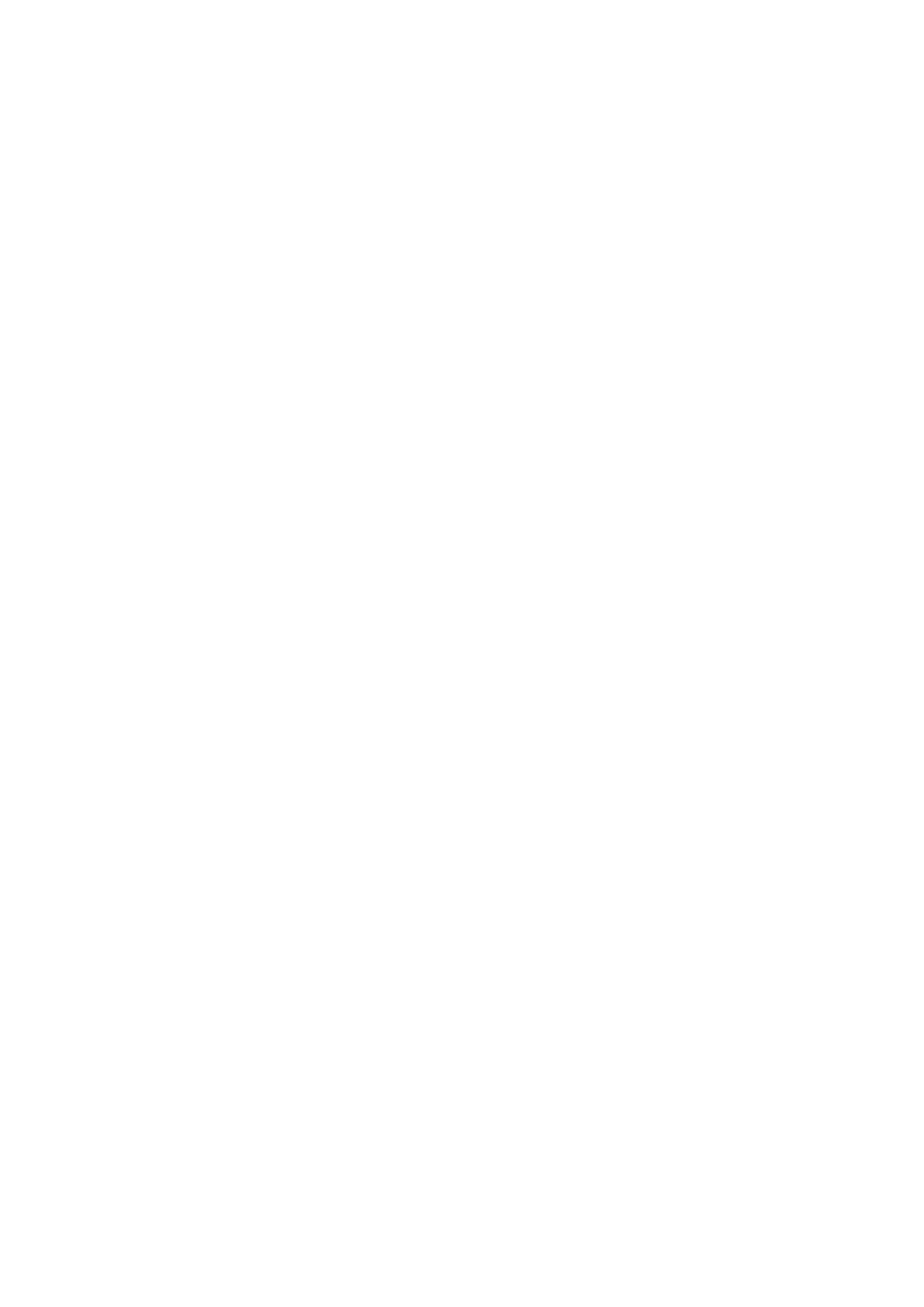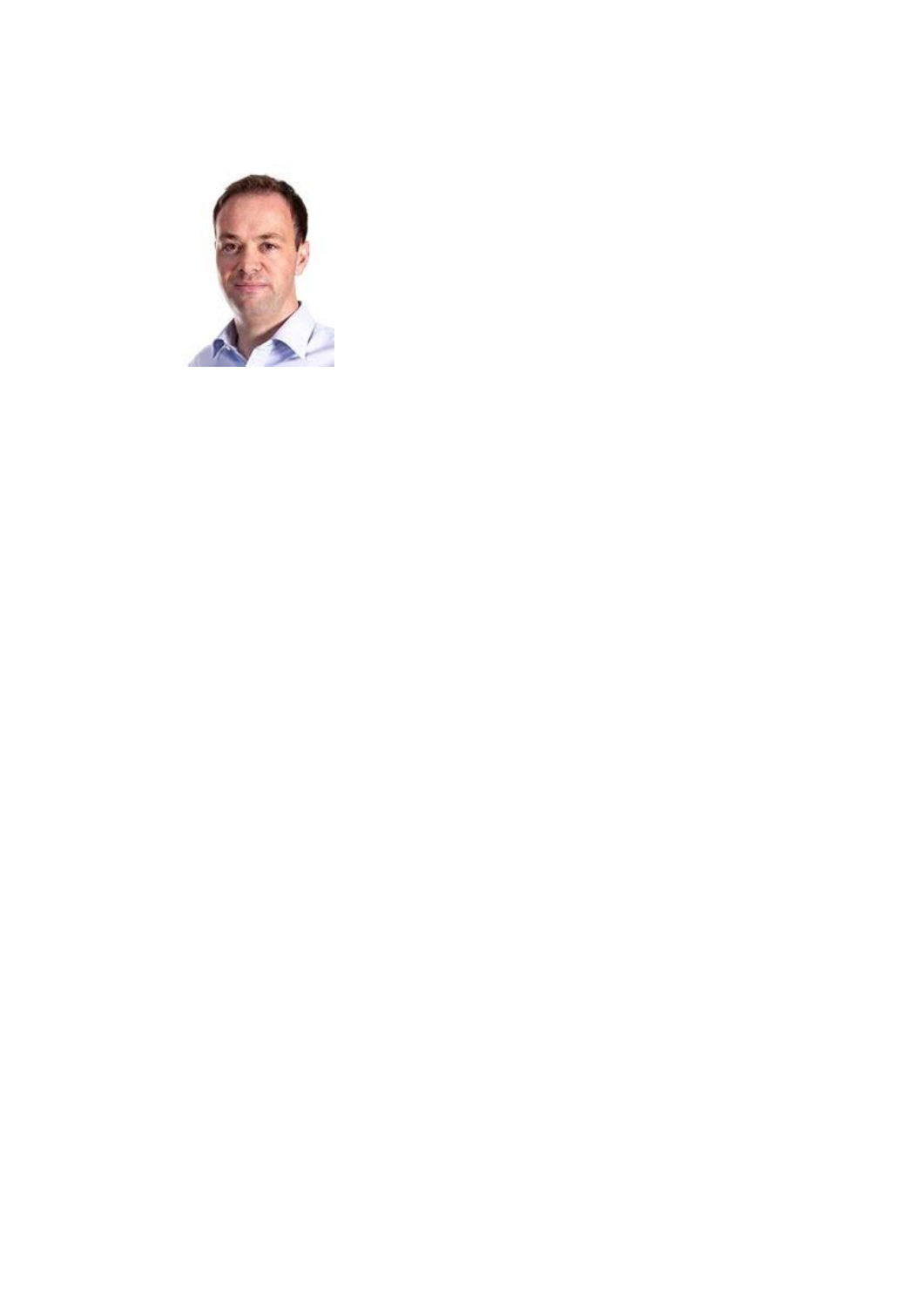## **Andrew Gilbert**

**Contributor Andrew Gilbert practiced family law after which he became a university lecturer. He is now Senior Law Lecturer at the Law School, Anglia Ruskin University, where he teaches public law, human rights and family law. He is also a trustee director of Relate in Cambridge,UK.** 



**David McCluskey** 

**Solicitor David McCluskey is a partner at the law firm, Peters & Peters, 15 Fetter Lane, London EC4A**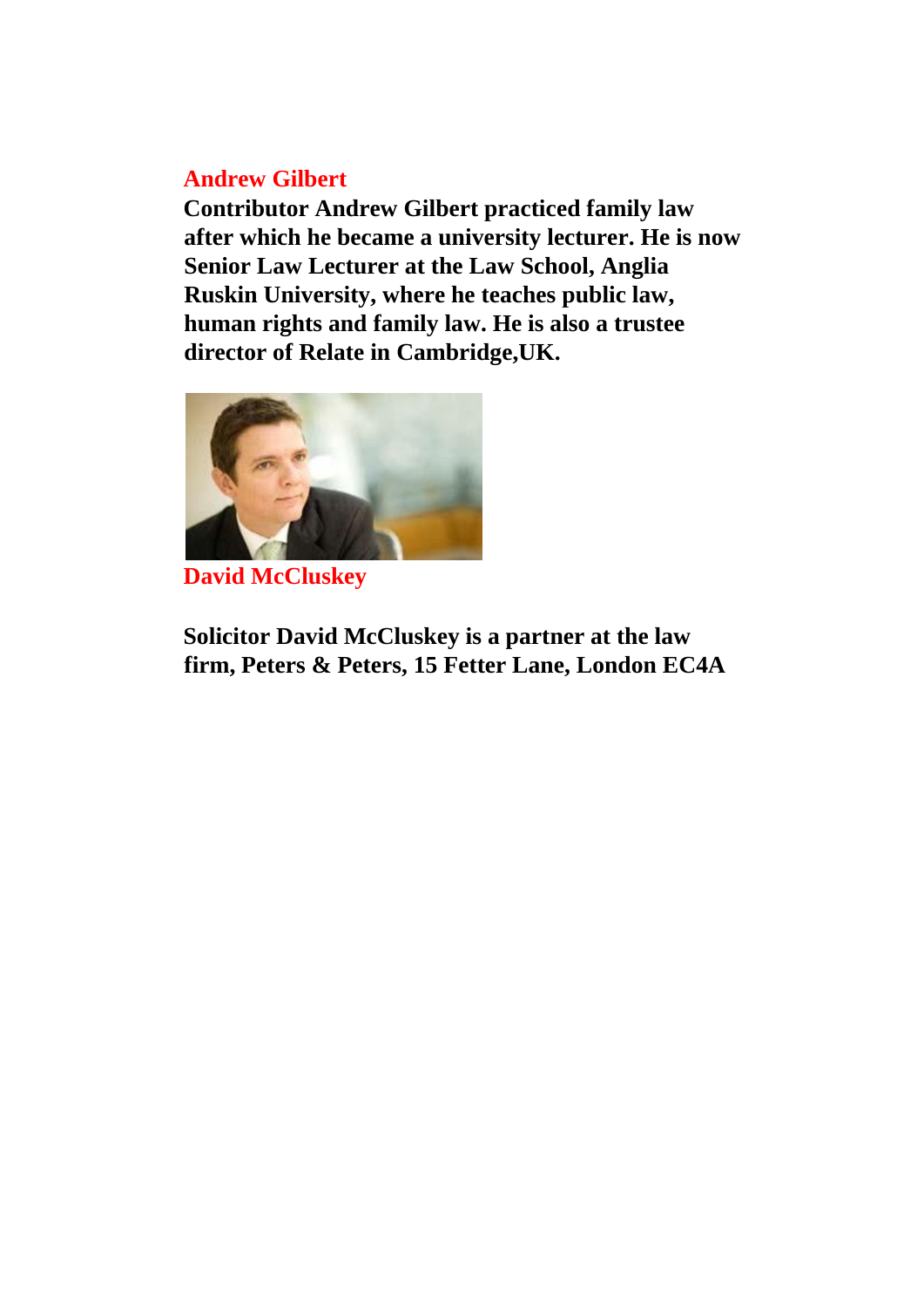**1BW. He also contributes to the Solicitors Journal and the Money Laundering Bulletin and Fraud Watch.** 



## **Martin Gosling**

**Martin Gosling, OBE, is a retired Probation Officer and previously a police officer. He also writes for Criminal Law and Justice Weekly.**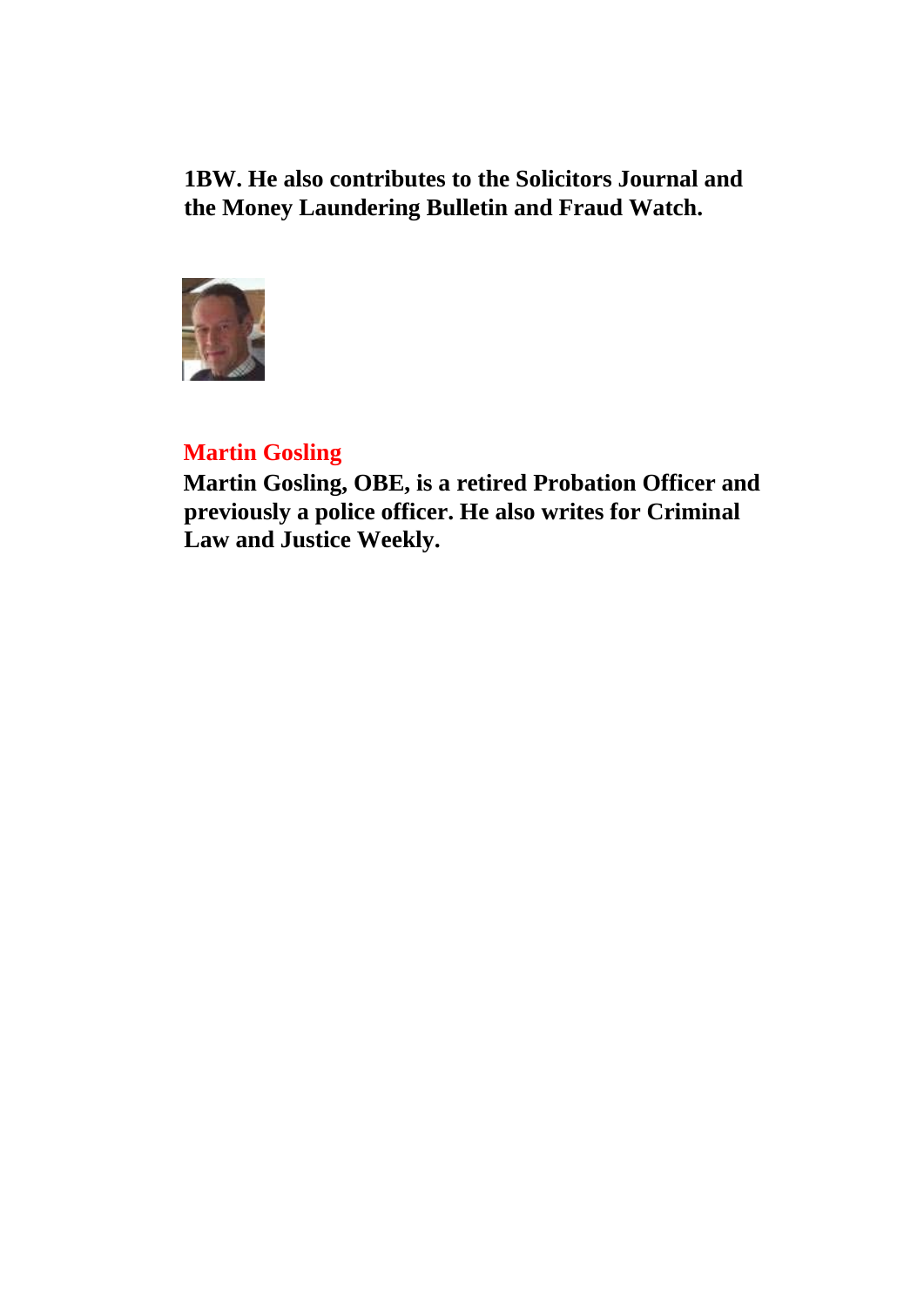

**Colleen Moore** 

**Colleen Moore is Deputy Head of Department; Principal Lecturer, Criminology; and Acting Faculty Coordinator for Learning, Teaching and Assessment at the Law School, Anglia Ruskin University, UK. Her teaching interests include understanding violent behaviour, (especially sexually motivated offences and organised violence), Justice and Injustice through the courts, Youth Justice, and Co.**